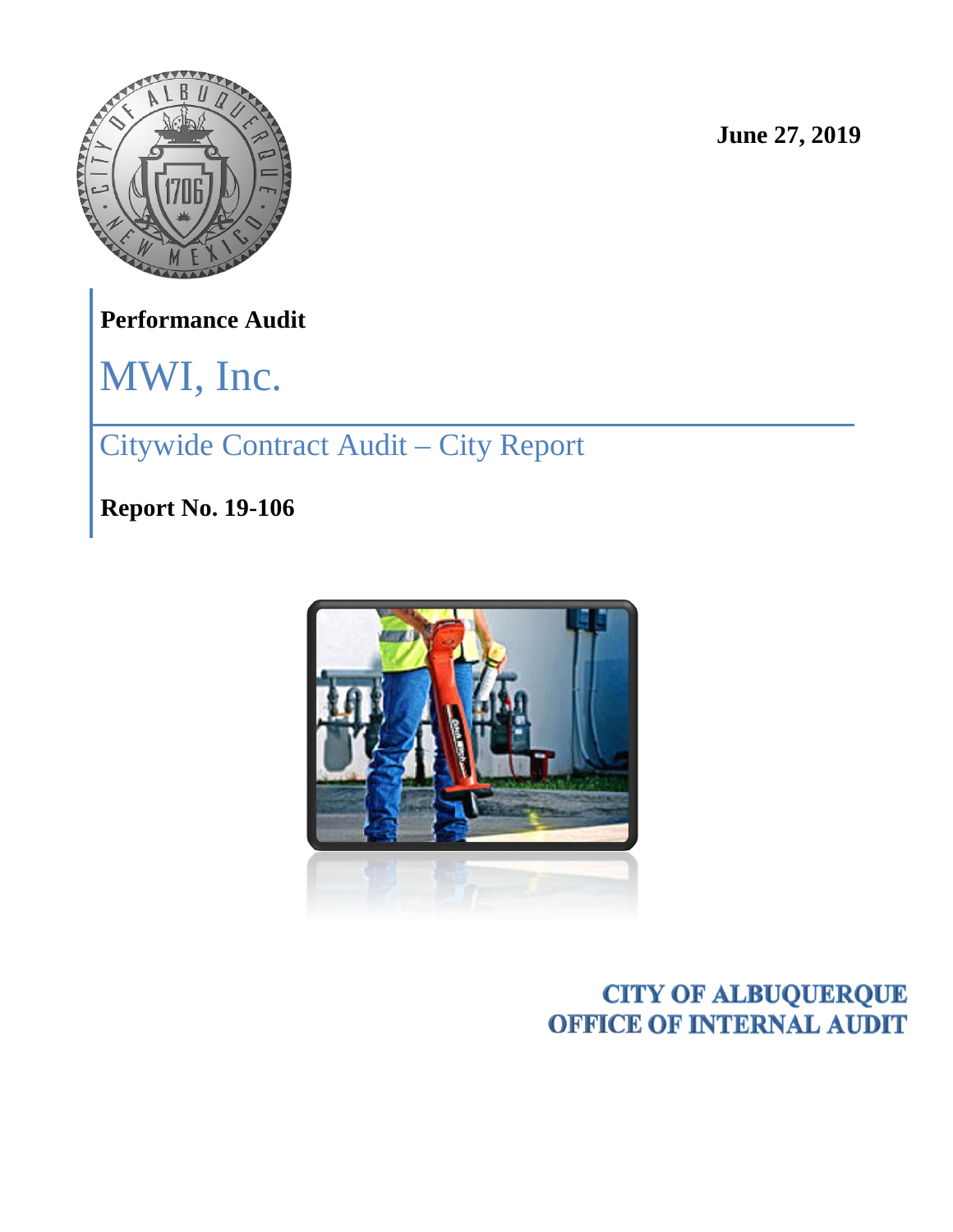#### PERFORMANCE AUDIT REPORT MWI, INC. – CONTRACT AUDIT CITYWIDE – VENDOR AUDIT REPORT NO. 19-106

| <b>TABLE OF CONTENTS</b>                                                                                                         | PAGE NO.       |
|----------------------------------------------------------------------------------------------------------------------------------|----------------|
| <b>Executive Summary</b>                                                                                                         | $\mathbf{1}$   |
| Introduction                                                                                                                     |                |
| Findings:                                                                                                                        |                |
| DMD Should Verify the Accuracy of the Billings Submitted by the<br>1.<br><b>Vendor Prior to Authorizing Payment</b>              | $\overline{2}$ |
| DMD Should Ensure That Employees Performing Line Location<br>2.<br>Services Possess a Valid New Mexico State Electrical License. | $\overline{4}$ |
| Conclusion                                                                                                                       | 6              |
| Appendix A – Objectives, Scope, Limitations, and Methodology                                                                     | 8              |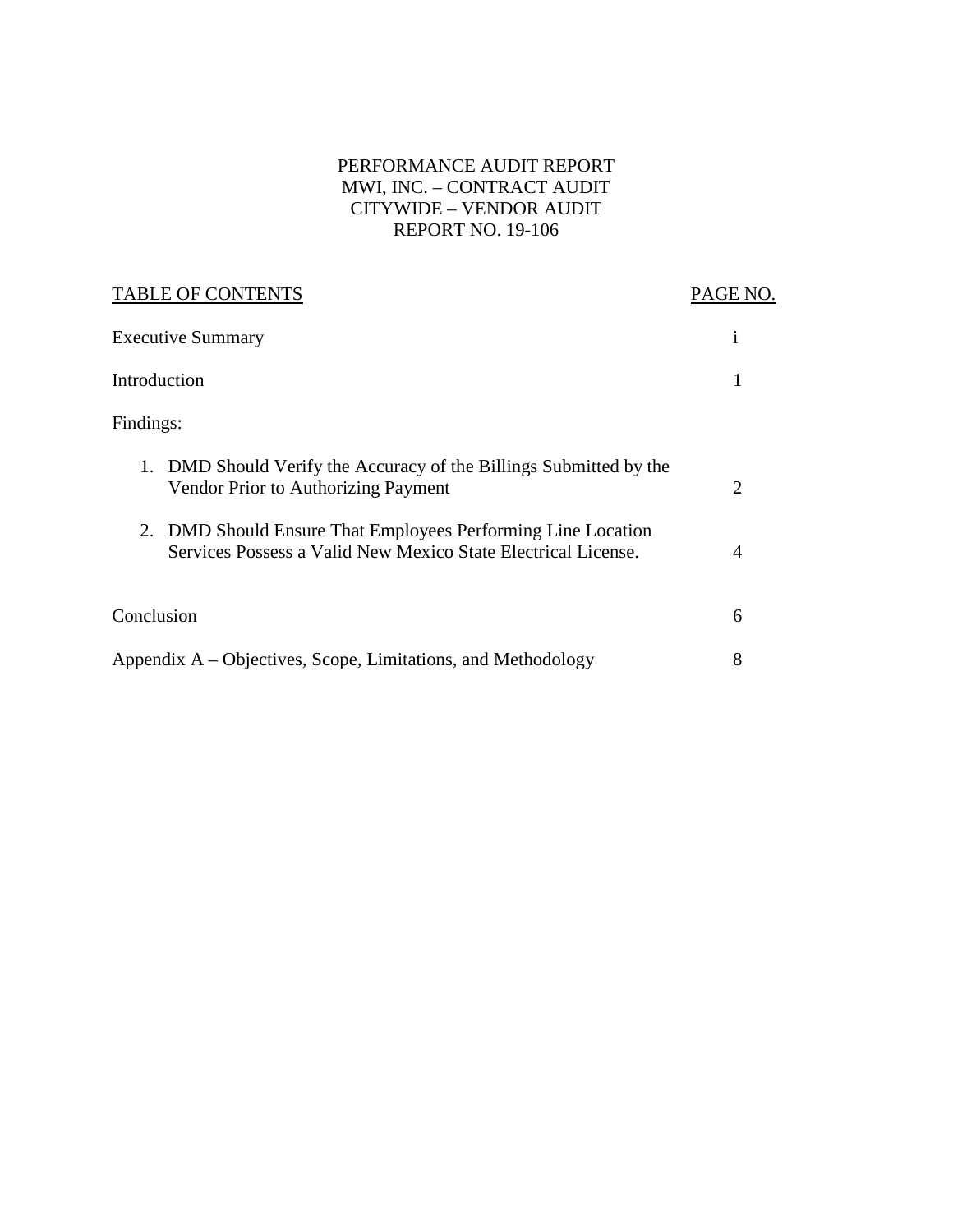## *City of Albuquerque - Office of Internal Audit*

MWI, Inc.

Citywide Vendor Audit **June 27, 2019** Audit #19-106

The purpose of this audit was to review and report on MWI, Inc.'s contract and billing compliance for the period May 2016 through August 2018.

## *Executive Summary- City Report*

The Office of Internal Audit (OIA) conducted a citywide vendor audit of MWI, Inc. (MWI). Vendor audits are included on OIA's fiscal year (FY) 2019 audit plan and MWI was selected.

MWI is a locally owned company that was founded in 2007 and specializes in the installation, upgrade, and maintenance of traffic signals, roadway lighting, and intelligent transportation systems.

The City paid MWI approximately \$1.6 million during the term of the contract. The City's Department of Municipal Development (DMD) provides contract oversight and also reviews and approves all MWI invoices.

DMD is not sufficiently reviewing invoices from MWI for accuracy prior to authorizing payment. The following billing issues were identified during the audit:

- Underbillings for line location services, and
- Non-submission of utility spotting request information.

Underbillings for spotting request tickets and the number of feet marked at line location sites were noted during the audit. The inclusive undercharge estimate for the audit period is \$89,712.

MWI is also not submitting the NM811 utility spotting request information when billing the City. The contract states that the billing for utility spotting activities performed by the contractor must be accompanied by proof of receipt and mandates the inclusion of specific billing details. The specific details are intended to help DMD verify the accuracy of billing submissions.

DMD agrees with the findings and recommendations

### DMD should:

• Verify the accuracy of MWI line location service billings prior to approval;

**Recommendations** • • •

- Consider allowing MWI to submit invoices for unbilled line location services; and
- Ensure MWI provides the NM811 utility spotting request information for each ticket when billing the City or work with MWI to determine what information may be provided that would enable DMD staff to verify the accuracy of line location billings.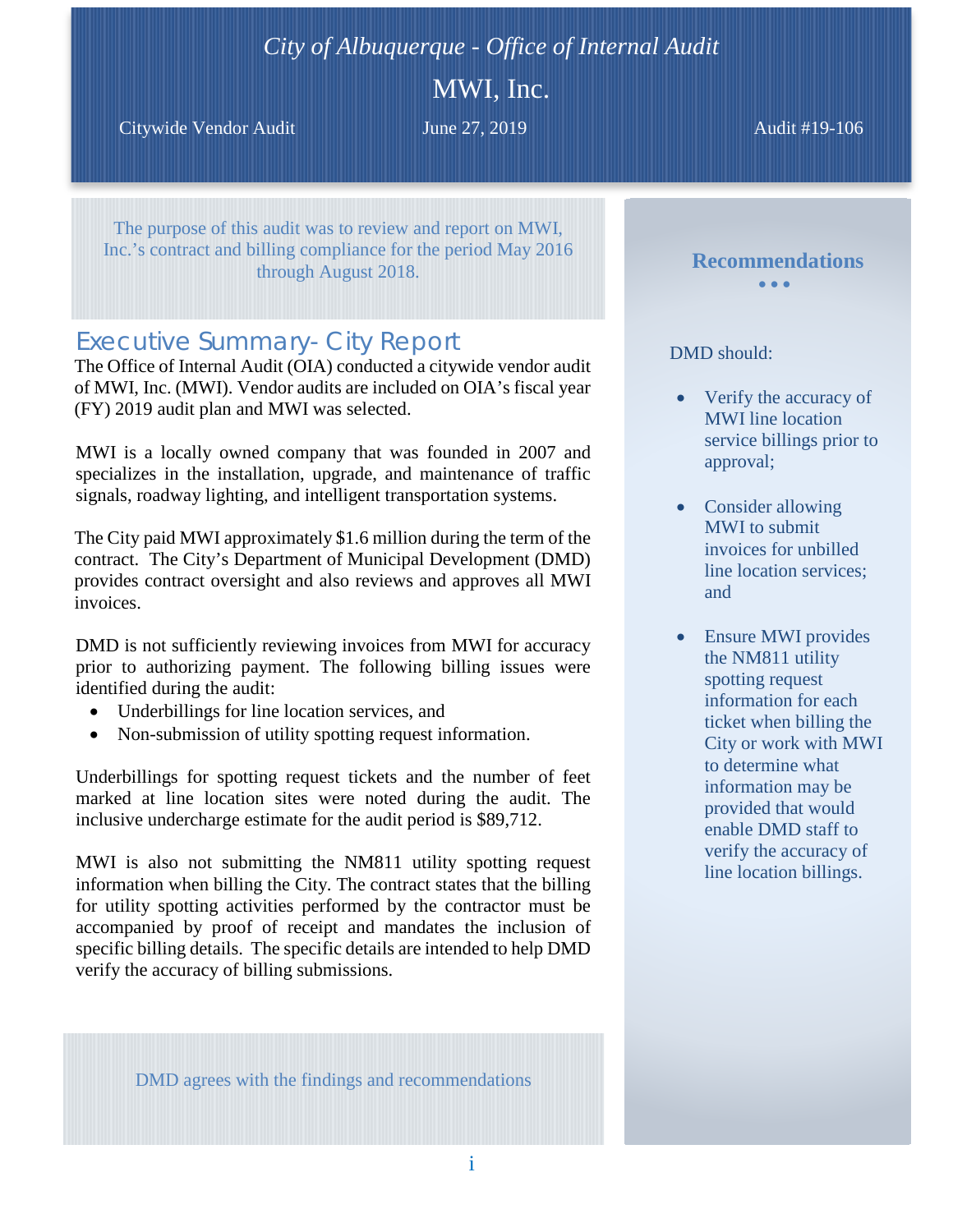

## City of Albuquerque

*Office of Internal Audit*

June 27, 2019

Accountability in Government Oversight Committee P.O. Box 1293 Albuquerque, New Mexico 87103

Audit: Vendor Audit - Citywide MWI, Inc. Audit No. 19-106

#### **FINAL – City Report**

## INTRODUCTION

The Office of Internal Audit (OIA) conducted a citywide vendor audit of MWI, Inc. (MWI). Vendor audits are included in OIA's fiscal year (FY) 2019 audit plan and MWI was selected. Information pertaining to the audit objectives, scope and methodology can be found in **Appendix A**.

MWI is a locally owned company that was founded in 2007 and specializes in the installation, upgrade, and maintenance of traffic signals, roadway lighting, and intelligent transportation systems. The audited contract began on May 16, 2016 and extended through August 4, 2018.

The City of Albuquerque (City) contracts with MWI to provide line location services for New Mexico 811 (NM811) calls placed throughout the City. NM811 is a communication medium between citizens and businesses, and the various utility companies with cables and other facilities buried underground. NM811 dispatches locators from the utility companies to mark the buried lines before any digging occurs. In order to expedite the procurement process, the City used the State of New Mexico's price agreement No. 40-805-14-11630 to contract with MWI.

The City's line location service contract with MWI began on May 16, 2016 and ended August 4, 2018. The City paid MWI approximately \$1.6 million during the term of the contract. The City's Department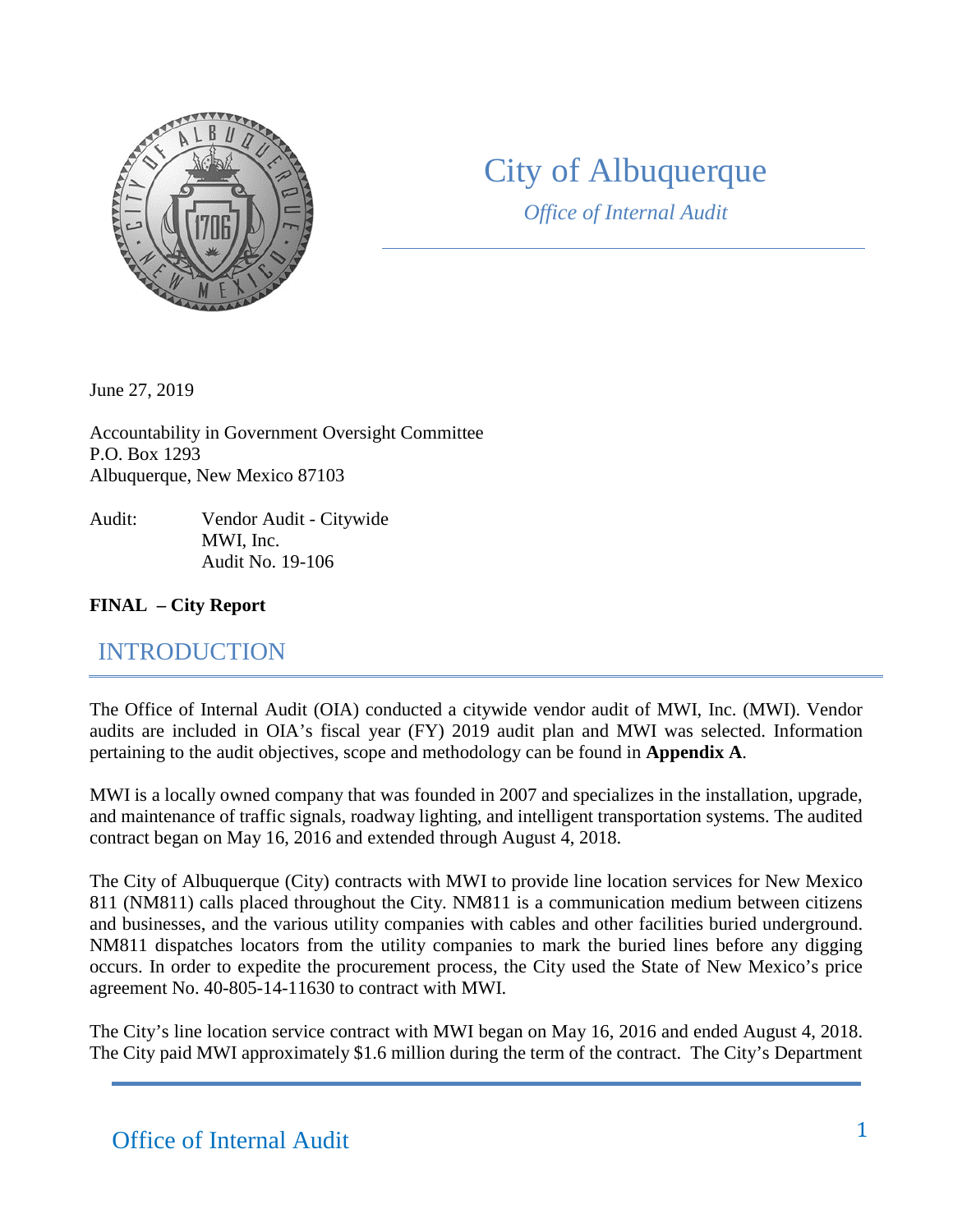of Municipal Development (DMD) provides contract oversight and also reviews and approves all MWI invoices.

All line location spotting request tickets within the City boundaries are dispatched to MWI by NM811. From the time the spotting request ticket is received, MWI has forty-eight hours to clear the ticket for non-emergency requests and two hours to clear an emergency requests. Once MWI receives a spotting request ticket, research is performed to determine if underground utility lines are at the location. If MWI's research determines there are no underground utility lines at the location, MWI documents the results of their research and clears the open ticket on the NM811 system. If MWI's research identifies that there are underground utility lines, an MWI employee goes to the location and locates, marks the lines, and then clears the open ticket as marked on the NM811 system.

Under the contract MWI is authorized to charge \$30 per ticket for the line location review to determine if utility lines are present at the location and an additional \$60 per ticket plus \$1 per foot marked if they have to mark the underground utility location on site.

## FINDINGS

*The following findings address areas that OIA believes could be improved by the implementation of the related recommendations.*

1. DMD SHOULD VERIFY THE ACCURACY OF THE BILLINGS SUBMITTED BY THE VENDOR PRIOR TO AUTHORIZING PAYMENT.

DMD is not sufficiently reviewing invoices from MWI for accuracy prior to authorizing payment. The following billing issues were identified during the audit and are further explained in the following subsections:

- Underbillings for line location services, and
- Non-submission of utility spotting request information.

#### **Underbillings for Line Location Services**

Sixty-three percent (63%) of invoices reviewed contained underbillings for line location services. From a statistical random sample of 19 invoices, 12 invoices contained 80 unbilled spotting request tickets. Applying the error rate of 1.725 percent (80/4,638 sample population) to the inclusive billed ticket population, the estimated undercharge for the audit period is \$11,089 (1.725%\*21,430\*\$30).

MWI also underbilled the City for the number of feet marked at line location sites. From a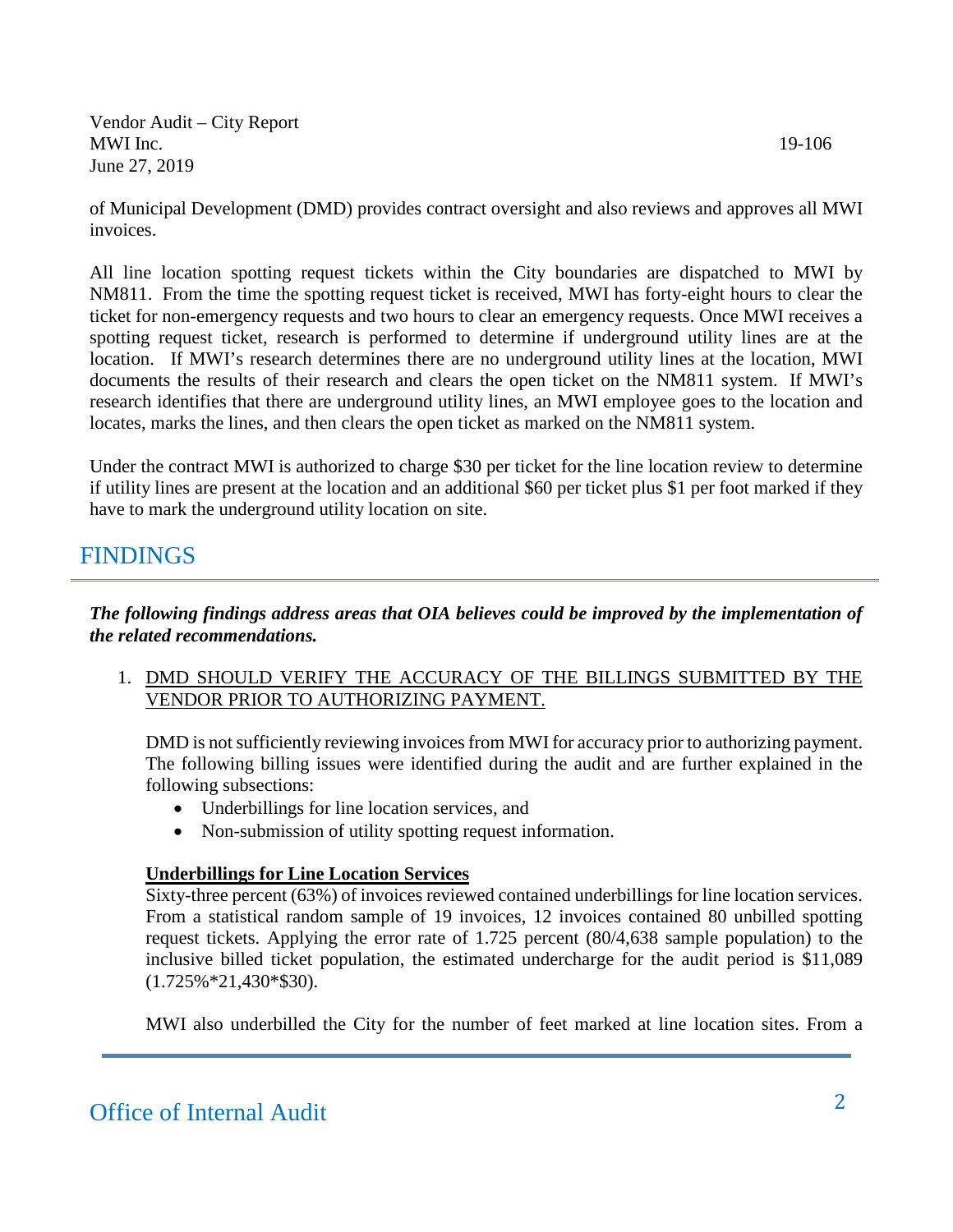statistical random sample of 24 feet marked tickets, MWI did not bill the City for 424 of feet marked. MWI charges \$1 per foot marked. Applying the error rate of 12.888 percent (424/3,290 sample population) to the total feet marked population, the estimated undercharge for the audit period is \$78,623 (12.888%\*610,047\*\$1).

Administrative Instruction 3-7 states that operating departments must "Ensure that procedures currently in place within the departments for purchase/receipt/payment approval are reviewed to eliminate bottlenecks and speed up the payment process. The emphasis should be on the proper approval of the purchase prior to receipt of goods or services and evidence of receipt of the goods or services."

#### **Non-Submission of Utility Spotting Request Information**

MWI is not submitting the NM811 utility spotting request information when billing the City and DMD is not requesting the documentation. The contract states that the billing for utility spotting activities performed by the contractor must be accompanied by proof of receipt from NM811. The request must detail the following:

- Date and time of receipt,
- Date and time of response,
- Date and time of completion,
- Field location of requested spotting,
- Originator of spotting request,
- Work performed to obtain clearance (survey and map review, or field survey), and
- When performed results of the field survey.

DMD engineer staff responsible for approving MWI invoices stated that DMD has access to the NM811 information but has not verified the accuracy of MWI's billed tickets because MWI has not proved the required ticket information with each invoice. As a result, DMD staff approves MWI's invoices without verifying the accuracy of submitted billings.

#### RECOMMENDATIONS

DMD should:

- Verify the accuracy of MWI line location service billings prior to approval.
- Consider allowing MWI to submit invoices for unbilled line location services.
- Ensure MWI provides the NM811 utility spotting request information for each ticket when billing the City **or** work with MWI to determine what information may be provided that would enable DMD staff to verify the accuracy of line location billings.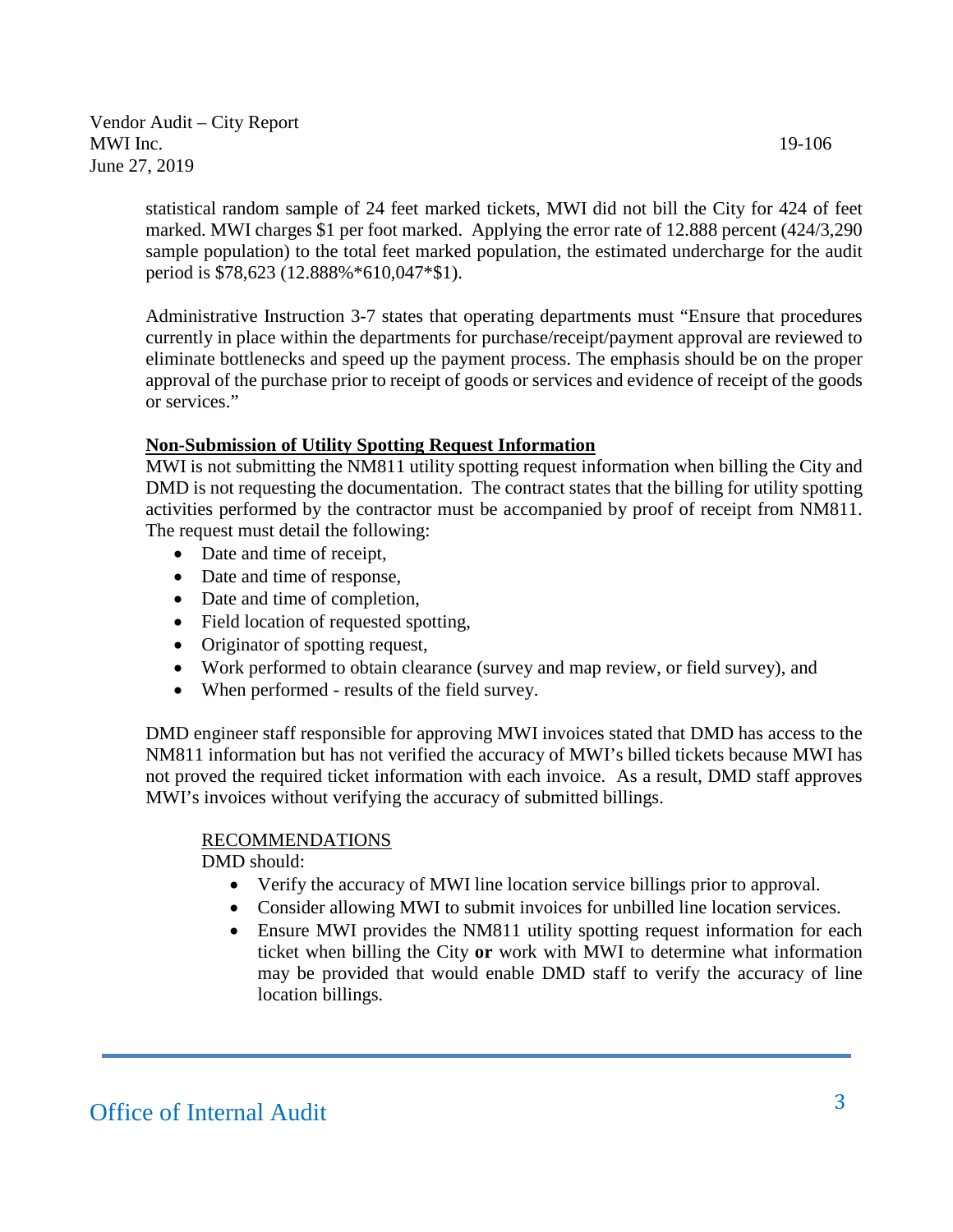#### RESPONSE FROM DMD

*"DMD believes the vendor's business decision to exclude some charges for line location services as well as some of the line location footage is within their discretion. DMD has not requested under billing nor do we understand the basis for their business decision. We do however appreciate their conservative billing practices. DMD agrees that billings should contain the contractually required supporting documentation.*

*"DMD will review NM811 system options for reporting line spotting requests and will develop procedures for compare billing to requests. Additionally, DMD will work with MWI to obtain the contractually required ticket information for billing submitted to the City."*

ESTIMATED COMPLETION DATES *"Projected completion date is July 2019."*

#### 2. DMD SHOULD ENSURE THAT EMPLOYEES PERFORMING LINE LOCATION SERVICES POSSESS A VALID NEW MEXICO STATE ELECTRICAL LICENSE.

An unlicensed MWI employee is performing line location services for the City. The contract states, "All employees of the contractor who will perform related work must have a valid New Mexico State Electrical License." MWI currently has one licensed and one unlicensed locator that responds to spotting requests.

MWI believes that an experienced employee under a licensed electrician's oversight is adequate and was unaware of the contract language. The City was unaware that there was another unlicensed MWI employee performing line location services.

Work performed by an unlicensed employee is considered non-compliance with the contract and could lead to contract termination. In addition, unlicensed work increases the liability risk for MWI and the City should any issues arise from the work performed. For example, significant liability may be assigned if an individual hits an unidentified electrical power line but was assured that no line existed by a non-licensed employee.

#### **RECOMMENDATION**

DMD should ensure that all MWI employees performing line location services for the City possess a New Mexico State Electrical License.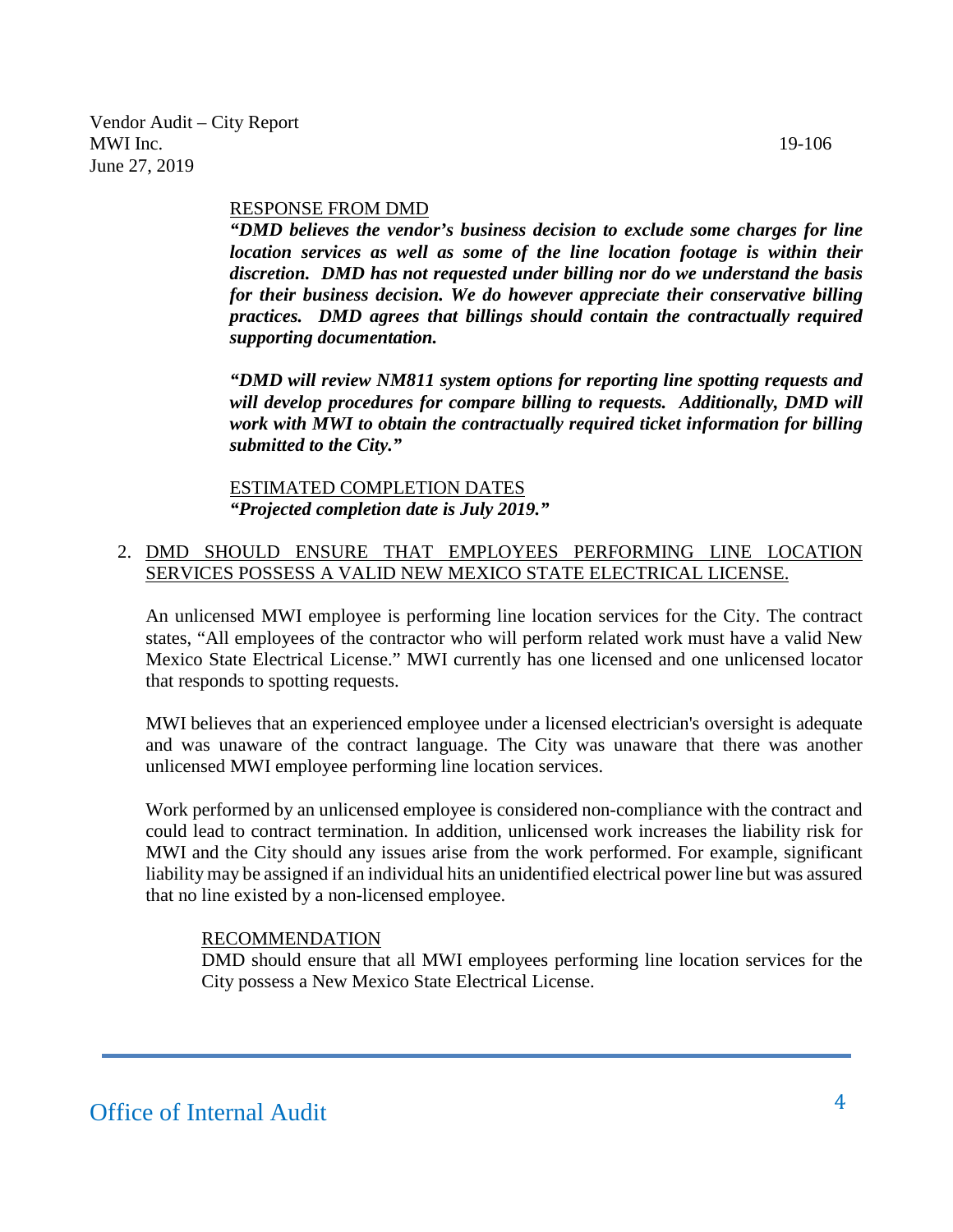#### RESPONSE FROM DMD

*"DMD acknowledges that the statewide price agreement for line spotting services contains a qualifications clause that requires a JE98 license for all employees of the contractor who will perform related work.*

*"DMD has been advised that MWI was notified about this requirement through the course of this audit. DMD will work with the vendor to ensure compliance with the contractual requirements."*

ESTIMATED COMPLETION DATE **"***Immediately."*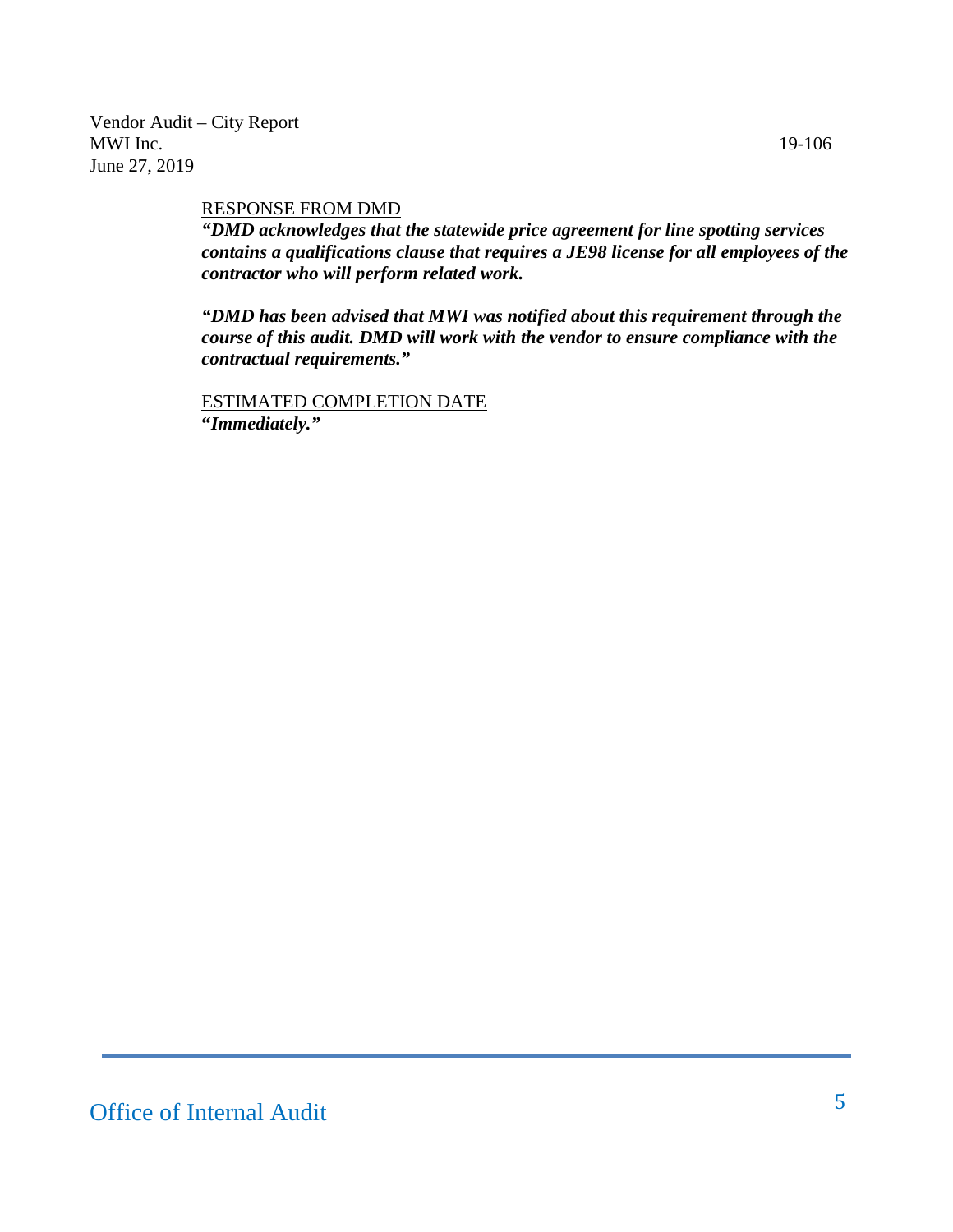## **CONCLUSION**

Invoice accuracy and contract compliance are key requirements of City vendors. The billing and employee license issues addressed in the report will help the City ensure MWI's contract compliance and verify the accuracy of billings.

We greatly appreciate the assistance, involvement, and cooperation of DMD. Their time, assistance, involvement and cooperation are greatly appreciated.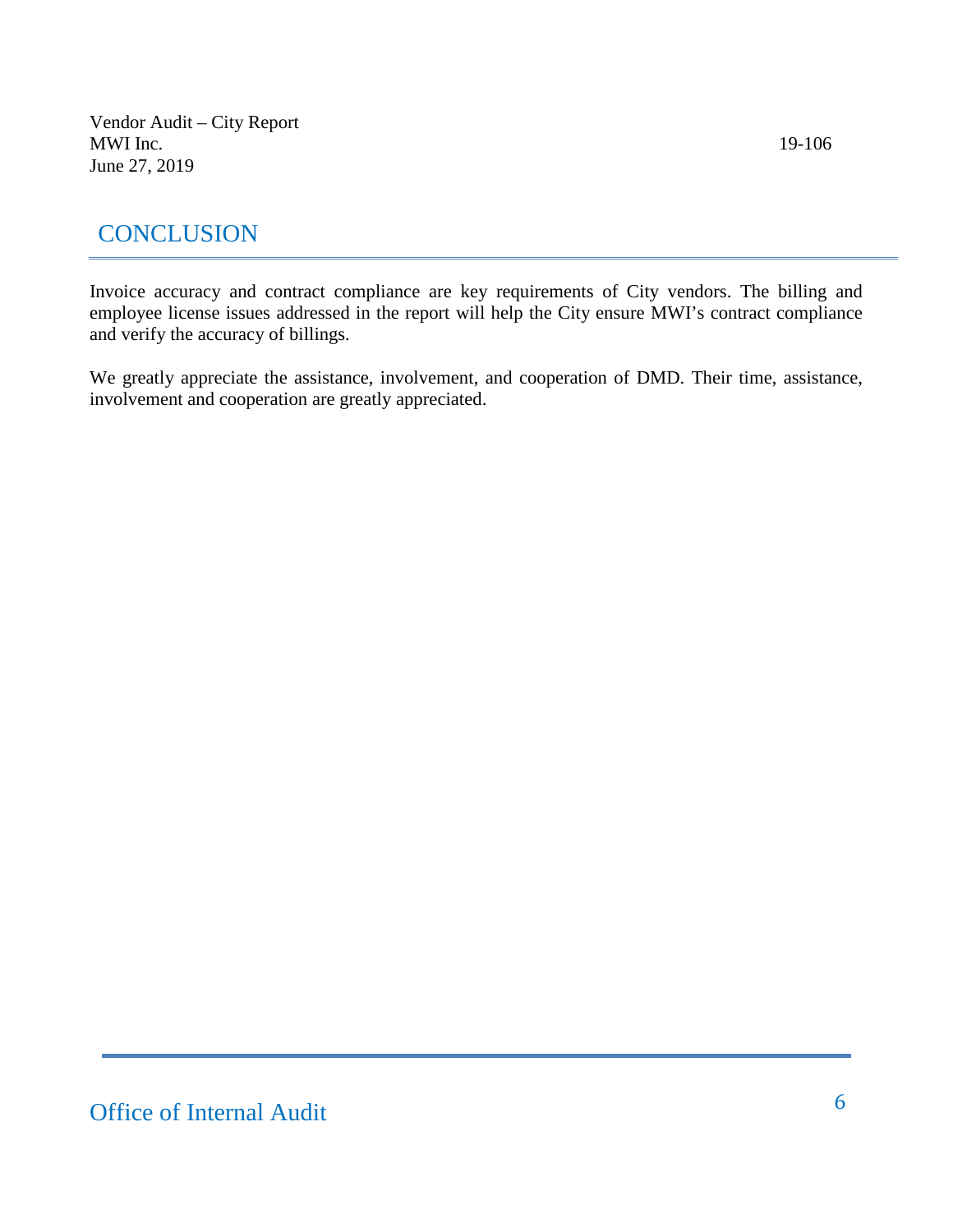REVIEWED:

\_\_\_\_\_\_\_\_\_\_\_\_\_\_\_\_\_\_\_\_\_\_\_\_\_\_\_\_\_\_\_\_\_\_\_ Lawrence L. Davis, Internal Audit Manager Office of Internal Audit

#### APPROVED: APPROVED FOR PUBLICATION**:**

\_\_\_\_\_\_\_\_\_\_\_\_\_\_\_\_\_\_\_\_\_\_\_\_\_\_\_\_\_\_\_\_\_\_\_ \_\_\_\_\_\_\_\_\_\_\_\_\_\_\_\_\_\_\_\_\_\_\_\_\_\_\_\_\_\_\_\_\_\_\_

Jim Thompson, City Auditor<br>
Ed E. Perea, Chairperson, Accountability in<br>
Government Oversight Committee Government Oversight Committee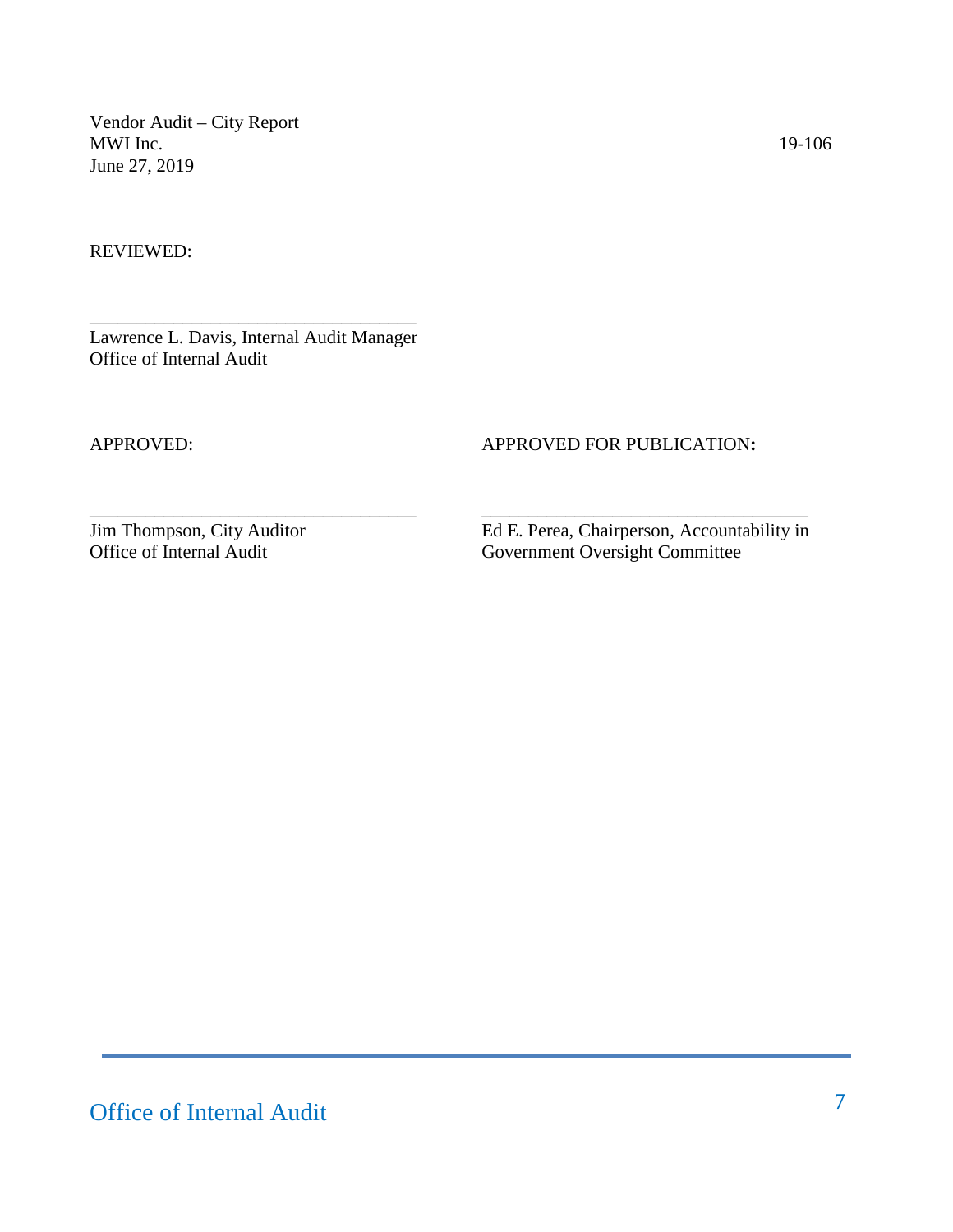#### **APPENDIX A**

## **OBJECTIVE**

The audit objectives were to determine:

- 1. Are the vendor's billings accurate and in conformance with the contract?
- 2. Is the vendor in compliance with the insurance, bonding, and licensing requirements of the contract?

## SCOPE AND LIMITATIONS

Our audit did not include an examination of all functions and activities related to MWI's contract. Our scope was limited to the objectives above.

This report and its conclusions are based on information taken from a sample of transactions and do not represent an examination of all related transactions and activities. The audit report is based on our examination of activities through the completion of fieldwork on May 13, 2019 and does not reflect events or accounting entries after that date.

In performance audits, a deficiency in internal control exists when the design or operation of a control does not allow management or employees, in the normal course of performing their assigned functions, to prevent, or detect and correct (1) impairments of effectiveness or efficiency of operations, (2) misstatements in financial or performance information, or (3) noncompliance with provisions of laws, regulations, contracts, or grant agreements on a timely basis. A deficiency in design exists when (a) a control necessary to meet the control objective is missing or (b) an existing control is not properly designed so that, even if the control operates as designed, the control objective is not met. In the performance audit requirements, the term significant is comparable to the term material as used in the context of financial statement engagements. A deficiency in operation exists when a properly designed control does not operate as designed, or when the person performing the control does not possess the necessary authority or qualifications to perform the control effectively.

Our consideration of internal control was for the limited purpose described in our audit objectives and was not designed to identify all deficiencies in internal control. Therefore, unidentified deficiencies may exist. Accordingly, we do not express an opinion on the effectiveness of MWI's internal control.

As part of the performance audit, we tested MWI's compliance with certain provisions of laws, regulations, contracts, and agreements and noncompliance with which could directly and significantly